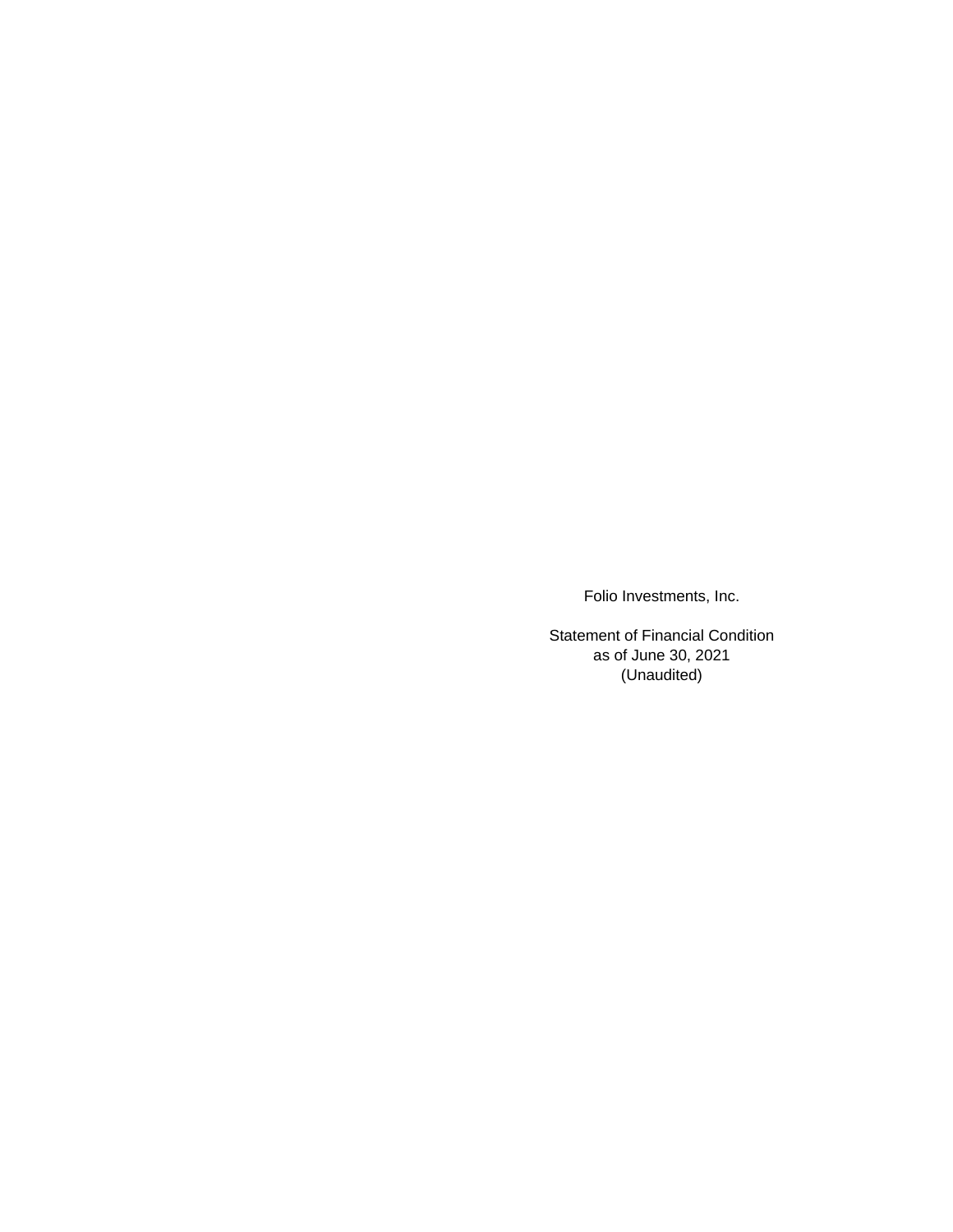### **INDEX**

|                                                              |                                          | Page No.         |
|--------------------------------------------------------------|------------------------------------------|------------------|
|                                                              | <b>Financial Statement (Unaudited)</b>   | 1                |
|                                                              | <b>Statement of Financial Condition</b>  | 1                |
| <b>Notes to Statement of Financial Condition (Unaudited)</b> |                                          | $\boldsymbol{2}$ |
| Note 1.                                                      | Description of Business                  | 2                |
| Note 2.                                                      | <b>Basis of Presentation</b>             | 2                |
| Note 3.                                                      | <b>Significant Accounting Policies</b>   | $\overline{2}$   |
| Note 4.                                                      | <b>Fair Value Measurements</b>           | 3                |
| Note 5.                                                      | Financial Instruments Owned              | 3                |
| Note 6.                                                      | <b>Other Assets</b>                      | 3                |
| Note 7.                                                      | <b>Unsecured Borrowings</b>              | $\overline{4}$   |
| Note 8.                                                      | Other Liabilities                        | $\overline{4}$   |
| Note 9.                                                      | Contingencies and Guarantees             | $\overline{4}$   |
| Note $10$ .                                                  | <b>Transactions with Related Parties</b> | $\overline{4}$   |
|                                                              | Note 11. Income Taxes                    | $\overline{4}$   |
|                                                              | Note 12. Credit Concentrations           | 5                |
|                                                              | Note 13. Legal Proceedings               | 6                |
|                                                              | Note 14. Net Capital Requirements        | 6                |
|                                                              | Note 15. Subsequent Events               | 6                |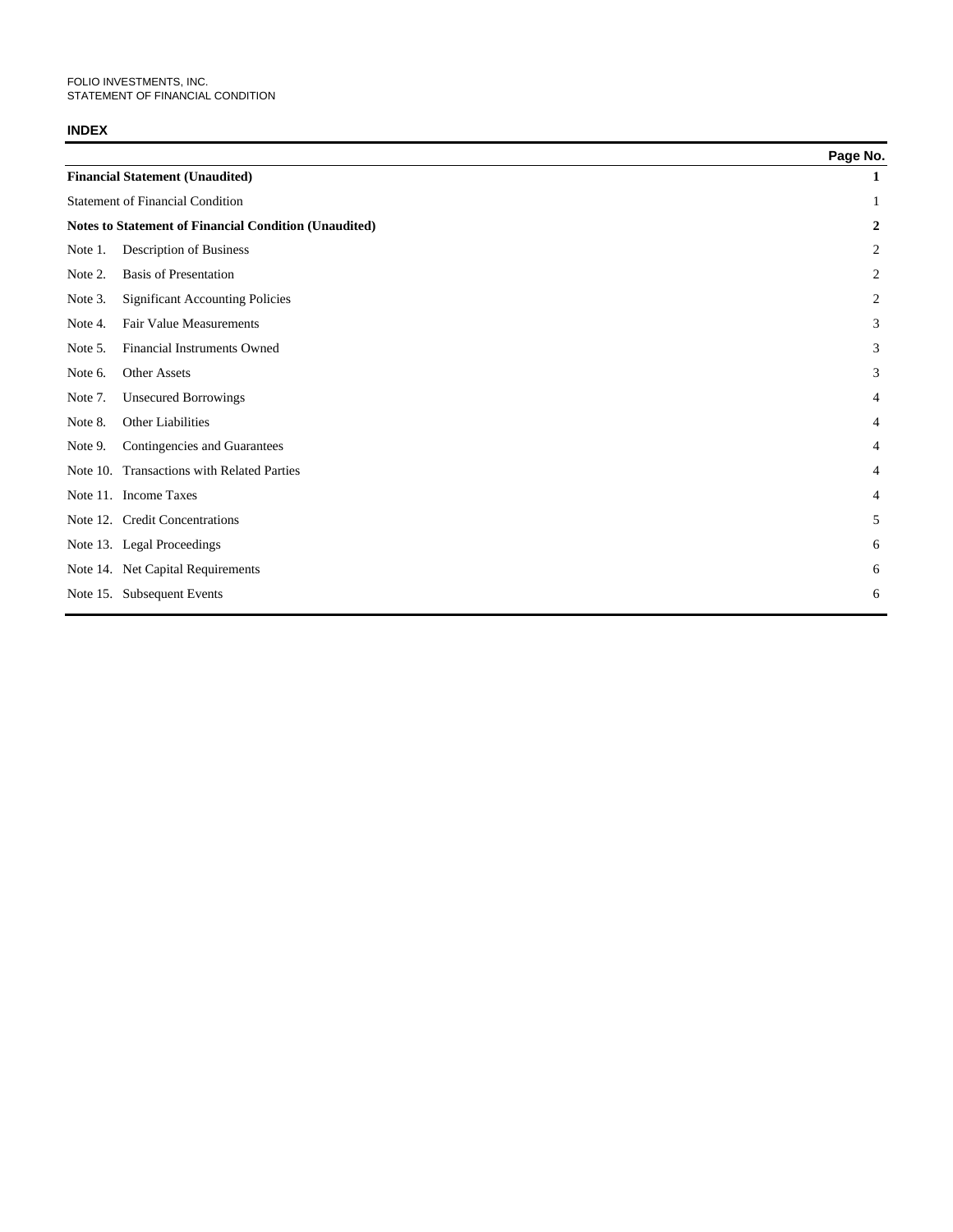|                                                                                    |    | As of            |
|------------------------------------------------------------------------------------|----|------------------|
| \$ in thousands                                                                    |    | <b>June 2021</b> |
| <b>Assets</b>                                                                      |    |                  |
| Cash                                                                               | \$ | 34,426           |
| Receivables:                                                                       |    |                  |
| Brokers, dealers and clearing organizations                                        |    | 10,093           |
| Customers and counterparties (net of an allowance for credit losses of \$723)      |    | 4,156            |
| Financial instruments owned (at fair value)                                        |    | 13,666           |
| Other assets                                                                       |    | 6,275            |
| <b>Total assets</b>                                                                | \$ | 68,616           |
| Liabilities and stockholder's equity                                               |    |                  |
| Payables:                                                                          |    |                  |
| Brokers, dealers and clearing organizations                                        | \$ | 2,040            |
| Customers and counterparties                                                       |    | 5,693            |
| Other liabilities                                                                  |    | 7,404            |
| <b>Total liabilities</b>                                                           |    | 15,137           |
| <b>Contingencies and guarantees</b>                                                |    |                  |
| Stockholder's equity                                                               |    |                  |
| Common stock (\$0.0001 par value; 1,000 shares authorized, issued and outstanding) |    |                  |
| Additional paid-in capital                                                         |    | 52,354           |
| Retained earnings                                                                  |    | 1,125            |
| Total stockholder's equity                                                         |    | 53,479           |
| Total liabilities and stockholder's equity                                         |    | 68,616           |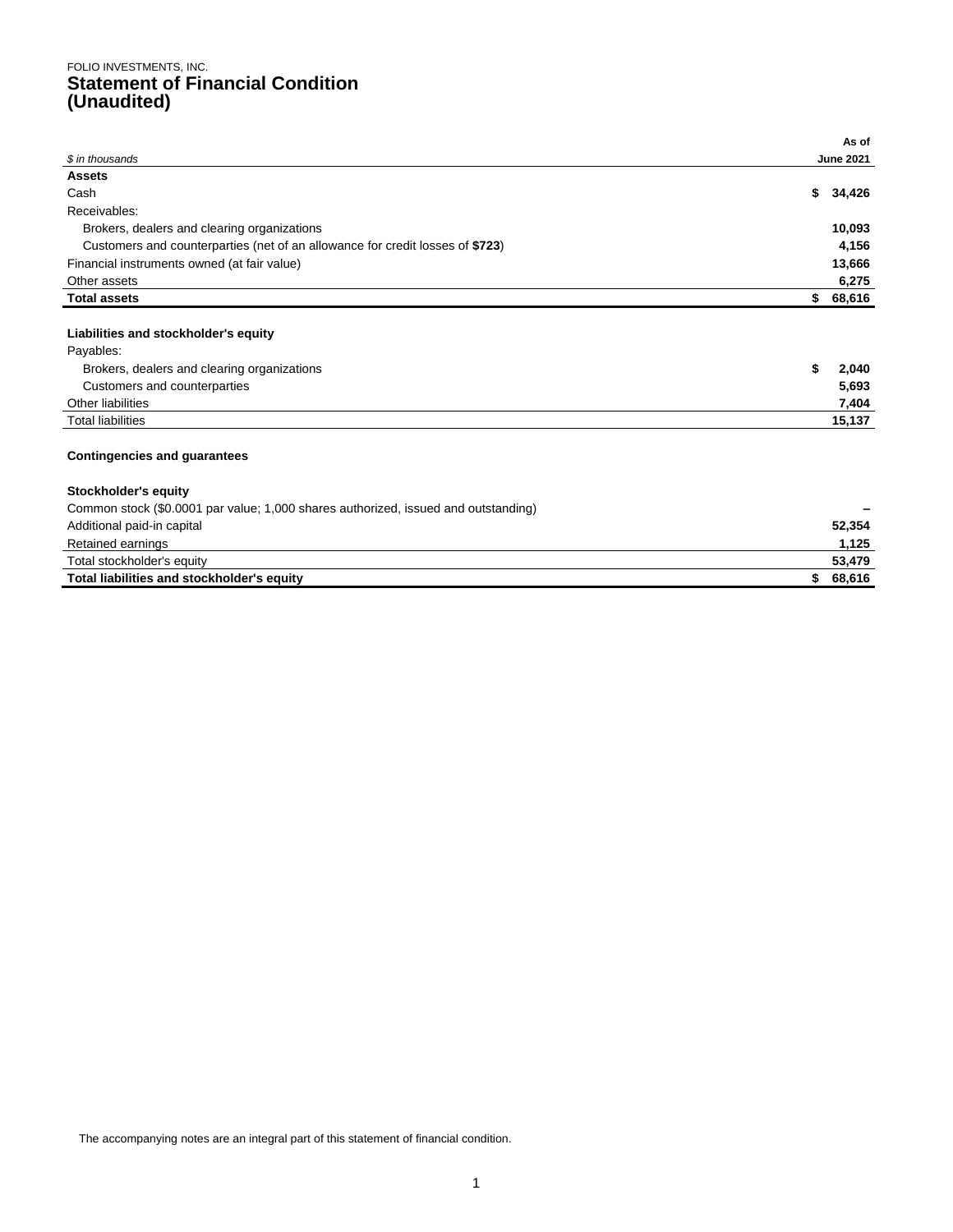### **Note 1.**

# **Description of Business**

Folio Investments, Inc. (the Company), a Virginia corporation registered as a U.S. broker-dealer, is a wholly-owned subsidiary of Folio Financial, Inc. (the Parent). The Parent is a wholly-owned subsidiary of The Goldman Sachs Group, Inc. (Group Inc. and, collectively with its consolidated subsidiaries, GS Group), a Delaware corporation.

The Company offers Internet-based portfolio creation, trading and management services. It also provides trade execution, clearance and settlement services.

### **Note 2.**

# **Basis of Presentation**

This statement of financial condition is prepared in accordance with accounting principles generally accepted in the United States (U.S. GAAP).

This statement of financial condition is unaudited and should be read in conjunction with the audited statement of financial condition as of December 31, 2020.

All references to June 2021 refer to the date June 30, 2021. Any reference to a future year refers to a year ending on December 31 of that year.

### **Note 3.**

# **Significant Accounting Policies**

The Company's significant accounting policies include when and how to measure the fair value of assets and liabilities. See Note 4 for policies on fair value measurements. All other significant accounting policies are either described below or included in the following footnotes:

| <b>Fair Value Measurements</b>           | Note 4  |
|------------------------------------------|---------|
| Financial Instruments Owned              | Note 5  |
| <b>Other Assets</b>                      | Note 6  |
| Unsecured Borrowings                     | Note 7  |
| <b>Other Liabilities</b>                 | Note 8  |
| Contingencies and Guarantees             | Note 9  |
| <b>Transactions with Related Parties</b> | Note 10 |
| Income Taxes                             | Note 11 |
| <b>Credit Concentrations</b>             | Note 12 |
| Legal Proceedings                        | Note 13 |
|                                          |         |

### **Use of Estimates**

Preparation of this statement of financial condition requires management to make certain estimates and assumptions, the most important of which relate to the allowance for credit losses on receivables, discretionary compensation accruals, provisions for losses that may arise from litigation and regulatory proceedings (including governmental investigations), and provisions for losses that may arise from tax audits. These estimates and assumptions are based on the best available information but actual results could be materially different.

### **Financial Assets and Liabilities at Fair Value**

Financial instruments owned are recorded at fair value. The fair value of a financial instrument is the amount that would be received to sell an asset or paid to transfer a liability in an orderly transaction between market participants at the measurement date. Financial assets are marked to bid prices and financial liabilities are marked to offer prices. See Note 4 for further information about fair value measurements.

### **Transfers of Financial Assets**

Transfers of financial assets are accounted for as sales when the Company has relinquished control over the assets transferred.

### **Cash**

Cash included cash and due from banks of \$28.5 million as of June 2021.

The Company segregates cash for regulatory and other purposes related to client activity. Cash segregated for regulatory and other purposes was \$5.9 million as of June 2021.

### **Receivables from and Payables to Brokers, Dealers and Clearing Organizations**

Receivables from and payables to brokers, dealers and clearing organizations are accounted for at cost plus accrued interest, which generally approximates fair value. The receivables primarily relate to a deposit with a clearing corporation. Such receivables generally do not give rise to material credit risk for the Company. As such, generally no allowance for credit losses is held against these receivables. Payables to brokers, dealers and clearing organizations primarily includes payables when the Company has failed to receive securities from a seller by the settlement date. As these receivables and payables are not accounted for at fair value, they are not included in the Company's fair value hierarchy in Note 4. Had these receivables and payables been included in the Company's fair value hierarchy, substantially all would have been classified in level 2 as of June 2021.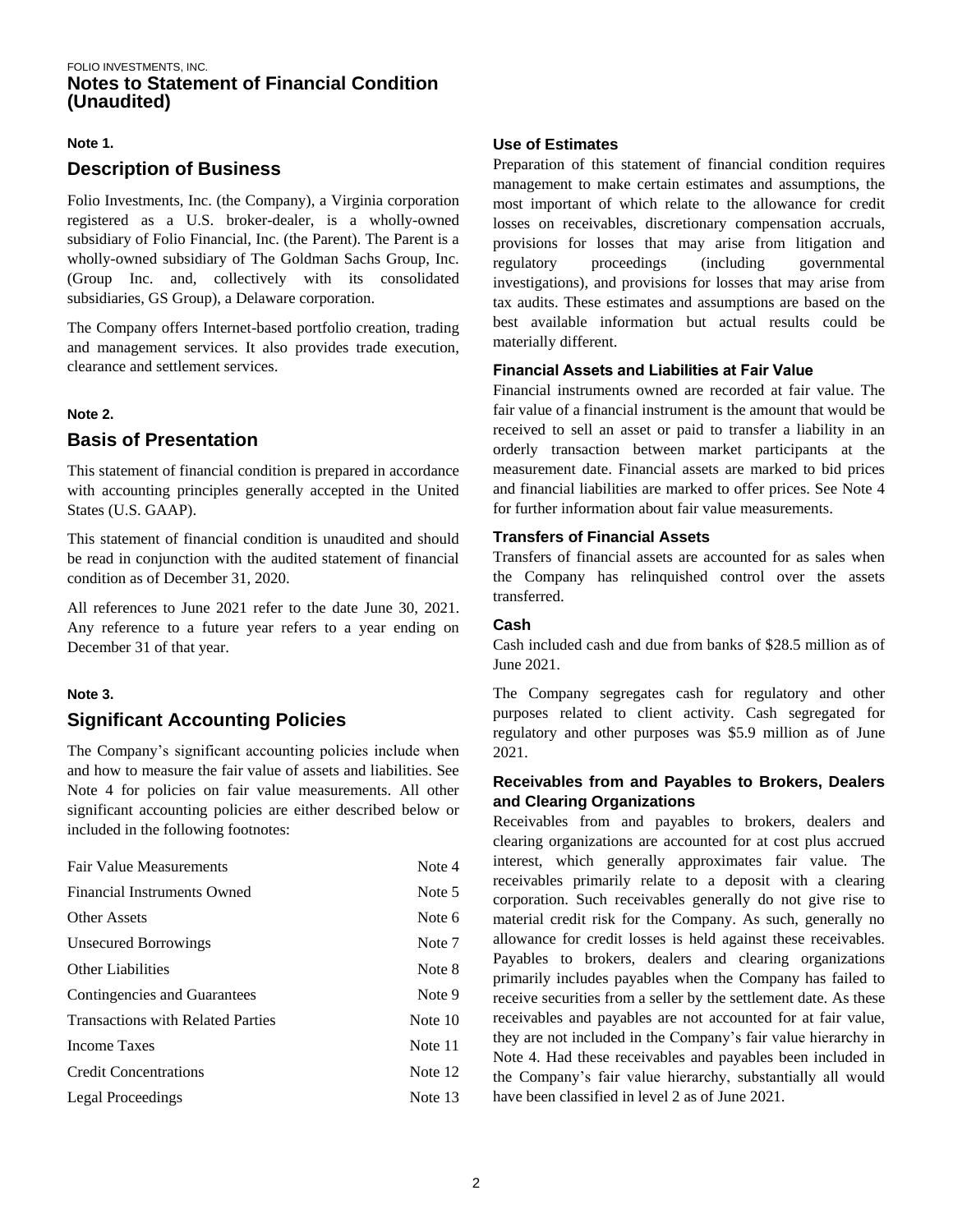#### **Receivables from Customers and Counterparties**

Substantially all receivables from customers and counterparties consist of customer margin loans and fee receivables. These receivables are accounted for at amortized cost net of any allowance for credit losses, which generally approximates fair value. As of June 2021, the Company held an allowance for credit losses of \$0.7 million against these receivables. To mitigate credit exposure on customer margin loans, the Company monitors the market value of these transactions and delivers or obtains additional collateral due to changes in the market value of the transactions, as appropriate. As these receivables are not accounted for at fair value, they are not included in the Company's fair value hierarchy in Note 4. Had these receivables been included in the Company's fair value hierarchy, substantially all would have been classified in level 2 as of June 2021. Interest on receivables from customers and counterparties is recognized over the life of the transaction.

Receivables from customers and counterparties includes receivables from contracts with clients and contract assets. Contract assets represent the Company's right to receive consideration for services provided in connection with its contracts with clients for which collection is conditional and not merely subject to the passage of time. The Company's receivables from contracts with clients were \$1.6 million as of June 2021. As of June 2021, there were no contract assets.

### **Payables to Customers and Counterparties**

Payables to customers and counterparties primarily consist of customer credit balances related to the Company's customers' securities activities. These payables are accounted for at cost, which generally approximates fair value. As these payables are not accounted for at fair value, they are not included in the Company's fair value hierarchy in Note 4. Had these payables been included in the Company's fair value hierarchy, substantially all would have been classified in level 2 as of June 2021.

#### **Note 4.**

### **Fair Value Measurements**

The fair value of a financial instrument is the amount that would be received to sell an asset or paid to transfer a liability in an orderly transaction between market participants at the measurement date. Financial assets are marked to bid prices and financial liabilities are marked to offer prices. Fair value measurements do not include transaction costs.

The best evidence of fair value is a quoted price in an active market. If quoted prices in active markets are not available, fair value is determined by reference to prices for similar instruments, quoted prices or recent transactions in less active markets, or internally developed models that primarily use market-based or independently sourced inputs.

U.S. GAAP has a three-level hierarchy for disclosure of fair value measurements. This hierarchy prioritizes inputs to the valuation techniques used to measure fair value, giving the highest priority to level 1 inputs and the lowest priority to level 3 inputs. A financial instrument's level in this hierarchy is based on the lowest level of input that is significant to its fair value measurement. The fair value hierarchy is as follows:

**Level 1.** Inputs are unadjusted quoted prices in active markets to which the Company had access at the measurement date for identical, unrestricted assets or liabilities.

**Level 2.** Inputs to valuation techniques are observable, either directly or indirectly.

**Level 3.** One or more inputs to valuation techniques are significant and unobservable.

The fair values for all of the Company's financial instruments owned are based on unadjusted quoted prices in active markets and are classified in level 1 of the fair value hierarchy.

#### **Note 5.**

### **Financial Instruments Owned**

As of June 2021, the Company's financial instruments owned consisted of \$13.7 million of equity securities, all of which were classified as level 1. The Company's equity securities, which are held to facilitate client activity, include public equities and exchange-traded funds.

#### **Note 6.**

### **Other Assets**

The table below presents other assets by type.

|                                     | As of            |
|-------------------------------------|------------------|
| \$ in thousands                     | <b>June 2021</b> |
| Income tax-related assets           | \$4.715          |
| Miscellaneous receivables and other | 1.560            |
| Total                               | \$6.275          |

Income tax-related assets consist of current income tax receivables of \$3.9 million and deferred tax assets of \$0.8 million. See Note 11 for further information about income taxes.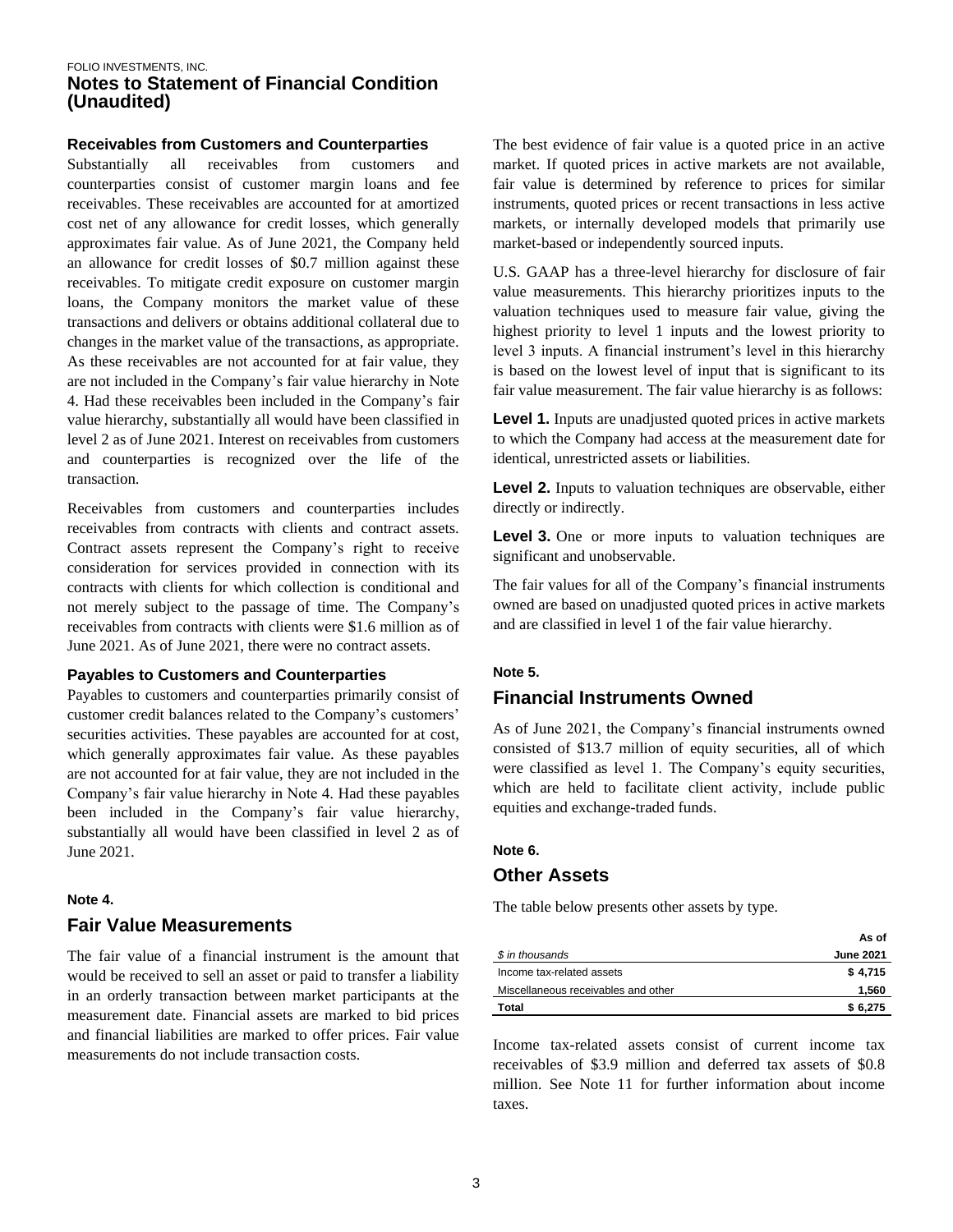### **Note 7.**

# **Unsecured Borrowings**

The Company maintains a credit facility with Group Inc. As of June 2021, there were no outstanding borrowings under this facility.

### **Note 8.**

# **Other Liabilities**

The table below presents other liabilities by type.

|                            | As of            |
|----------------------------|------------------|
| \$ in thousands            | <b>June 2021</b> |
| Payables to affiliates     | \$3,975          |
| Accrued expenses and other | 3.429            |
| Total                      | 7.404            |

In the table above, accrued expenses and other included a payable of \$2.2 million to Motif Investing, Inc. based on an estimate of contingent consideration to be paid for certain brokerage accounts that the Company acquired in May 2020.

### **Note 9.**

# **Contingencies and Guarantees**

### **Contingencies — Legal Proceedings**

See Note 13 for information about legal proceedings.

### **Guarantees**

**Indemnities and Guarantees of Service Providers.** The Company provides guarantees to securities clearinghouses under standard membership agreements, which require members to guarantee the performance of other members. Under the agreement, if another member becomes unable to satisfy its obligations to the clearing house, other members would be required to meet shortfalls. The Company's liability under these agreements is not quantifiable and may exceed the cash and securities it has posted as collateral.

In connection with the Company's clearing businesses, the Company agrees to clear and settle on behalf of its clients the transactions entered into by them. The Company's obligations in respect of such transactions are secured by the assets in the client's account, as well as any proceeds received from the transactions cleared and settled by the Company on behalf of the client.

The Company is unable to develop an estimate of the maximum payout under these guarantees and indemnifications. However, management believes that it is unlikely that the Company will have to make any material payments under these arrangements, and no material liabilities related to these guarantees and indemnifications have been recognized in the statement of financial condition as of June 2021.

**Other Representations, Warranties and Indemnifications.** In the ordinary course of business, the Company may provide representations and warranties and could be exposed to potential losses caused by a breach of such representations and warranties. Management believes it is unlikely that the Company will have to make material payments in connection with any such representations and warranties, and no material liabilities have been recognized in the statement of financial condition as of June 2021.

### **Note 10.**

# **Transactions with Related Parties**

The Company enters into transactions with Group Inc. and affiliates in the normal course of business as part of general operations.

The Company incurs a service charge from the Parent for certain overhead and operating expenses. The service charge also includes a quarterly royalty license fee for the use of the Parent's proprietary software. The Company generally reimburses the Parent monthly for the service charge. As of June 2021, the amount due to the Parent for the service charge was \$2.7 million. In addition, the Parent pays all direct vendor payments, payroll and taxes on behalf of the Company. As of June 2021, there was \$1.3 million due to the Parent for such expenditures.

On June 22, 2021, the Parent made a cash capital contribution of \$30.0 million to the Company.

### **Note 11.**

# **Income Taxes**

In March 2021, the American Rescue Plan Act of 2021 (Rescue Plan) was signed into law. The Rescue Plan is a \$1.9 trillion stimulus package enacted to help address the economic and health impacts of the coronavirus pandemic. The legislation is not expected to have a material impact on the Company for 2021.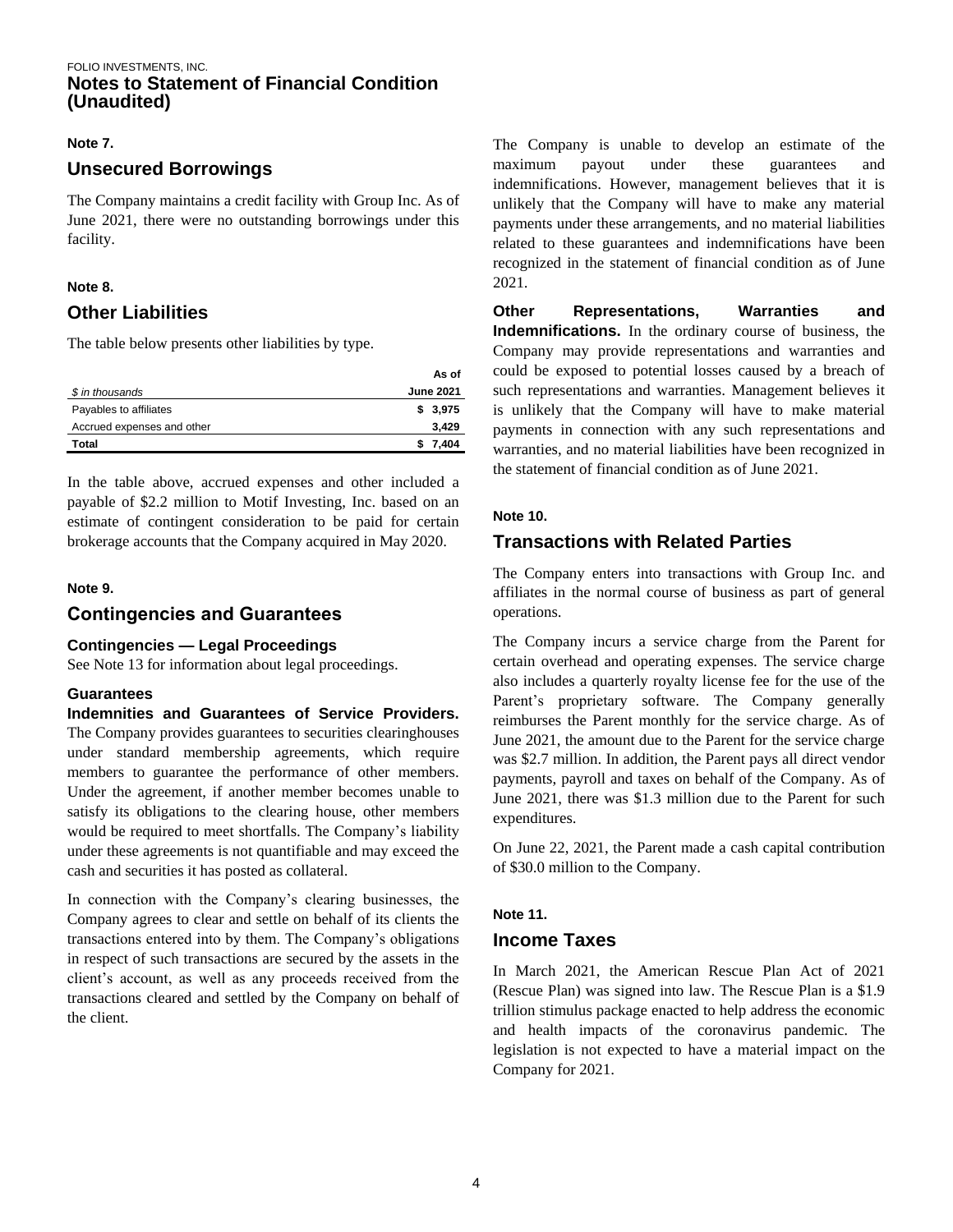In April 2021, the New York State (NYS) FY 2022 budget was enacted. The legislation will temporarily increase the NYS corporate income tax rate from 6.5% to 7.25% for calendar years 2021 through 2023. The legislation is not expected to have a material impact on the Company for 2021.

#### **Provision for Income Taxes**

The Company is taxed as a corporation for U.S. federal income tax purposes. As a corporation, the Company is subject to U.S. Federal and various state and local income taxes on its earnings. The Company computes its tax liability on a modified separate company basis and settles such liability with Group Inc. pursuant to a tax sharing agreement. To the extent the Company generates tax benefits from losses, it will be reimbursed by Group Inc. pursuant to the tax sharing agreement. The Company's state and local tax liabilities are allocated to reflect its share of the consolidated or combined state and local income tax liability.

Income taxes are provided for using the asset and liability method under which deferred tax assets and liabilities are recognized for temporary differences between the financial reporting and tax bases of assets and liabilities.

#### **Deferred Income Taxes**

Deferred income taxes reflect the net tax effects of temporary differences between the financial reporting and tax bases of assets and liabilities. These temporary differences result in taxable or deductible amounts in future years and are measured using the tax rates and laws that will be in effect when such differences are expected to reverse. Valuation allowances are established to reduce deferred tax assets to the amount that more likely than not will be realized. As of June 2021, the Company had no valuation allowance to reduce deferred tax assets. Tax assets are included in other assets and tax liabilities are included in other liabilities. See Note 6 for further information on income tax assets.

#### **Unrecognized Tax Benefits**

The Company recognizes tax positions in the statement of financial condition only when it is more likely than not that the position will be sustained on examination by the relevant taxing authority based on the technical merits of the position. A position that meets this standard is measured at the largest amount of benefit that will more likely than not be realized on settlement. A liability is established for differences between positions taken in a tax return and amounts recognized in the statement of financial condition. As of June 2021, the Company had no liability related to uncertainty in income taxes.

#### **Regulatory Tax Examinations**

The Company is subject to examination by the U.S. Internal Revenue Service (IRS) and other taxing authorities in jurisdictions where the Company has significant business operations, such as Virginia. All tax years, including and subsequent to 2017, remain open to examination by the taxing authorities.

The Company is included with Group Inc. and subsidiaries in the consolidated corporate federal as well as consolidated or combined state and local tax returns from September 18, 2020. GS Group participates in the IRS' Compliance Assurance Process program, which allows GS Group to work with the IRS to identify and resolve potential U.S. Federal tax issues before the filing of tax returns. GS Group's U.S. consolidated corporate federal and all state and local consolidated and combined returns for 2020 and 2021 will be open to postfiling examination by the taxing authorities.

The Company believes that no liability for unrecognized tax benefits is required in relation to the potential for additional assessments.

#### **Note 12.**

### **Credit Concentrations**

The Company's concentrations of credit risk arise from margin lending, clearing corporation deposit requirements, unsettled securities transactions, and fees owed from clients. These activities expose the Company to different industries and counterparties and may also subject the Company to a concentration of credit risk to a particular counterparty or clearing corporation. The Company seeks to mitigate credit risk by monitoring exposures, obtaining collateral from counterparties for margin loans, and ensuring that customers have sufficient cash in their accounts before trades are executed.

The Company measures and monitors its credit exposure based on amounts owed to the Company after taking into account risk mitigants that management considers when determining credit risk.

As of June 2021, the Company had \$34.0 million of cash deposits held at U.S. Bank, of which, \$0.3 million is insured by the Federal Deposit Insurance Corporation. These cash deposits are included in cash.